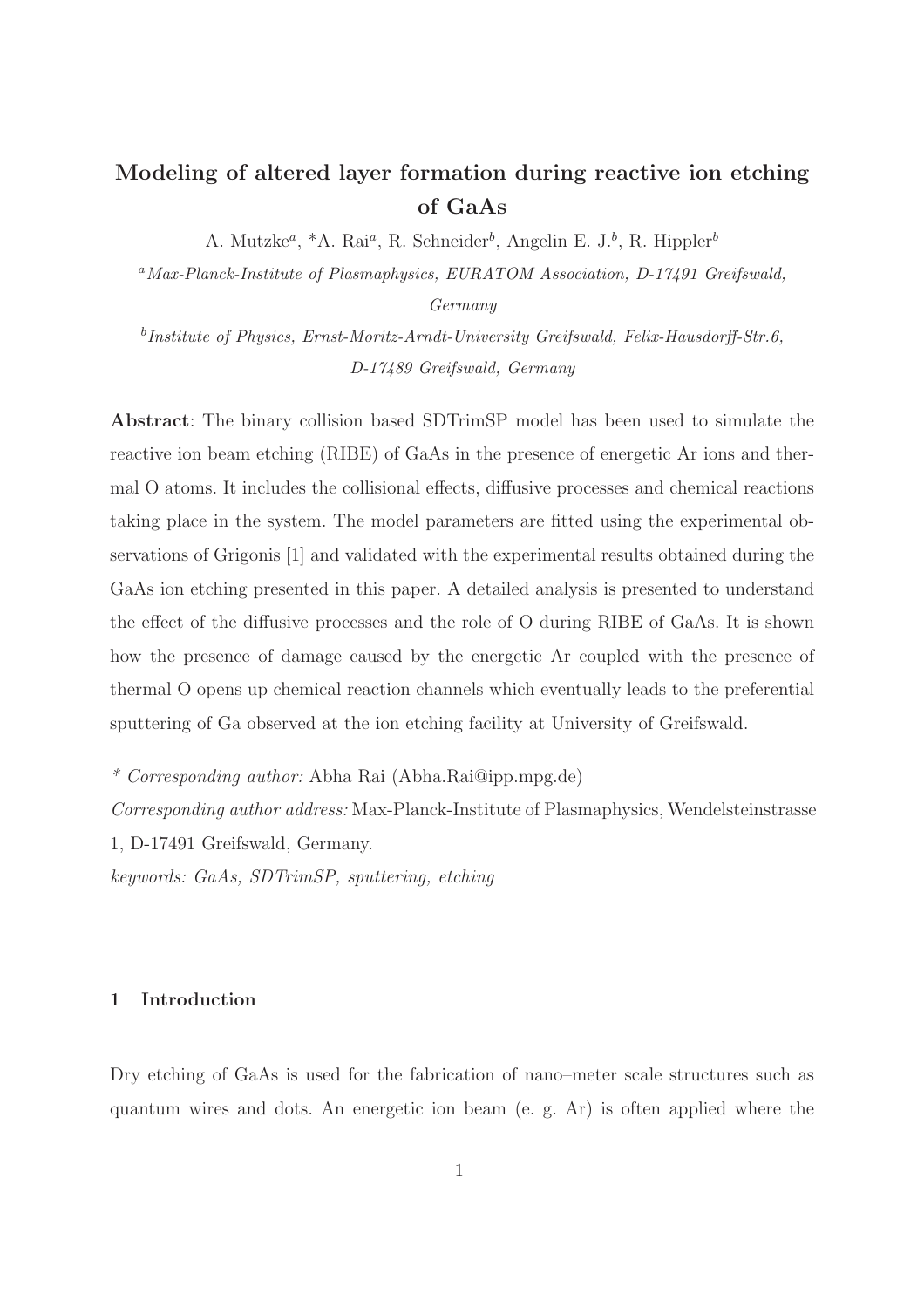energy of the individual ions is used to ablate a target. Introduction of oxygen into the chamber for etching, usually termed as reactive ion beam etching, leads to the formation of oxide layers at the surface of the GaAs target. The oxides act as inhibitors and hinder or even completely prevent the access of etchant to the target atoms. This is useful in the sense that it decreases the side wall etching during the preparation of microstructures.

A simple phenomenological model had been previously reported by Grigonis [1] where they present a set of rate equations for the reactive ion etching of GaAs in  $CF_2Cl_2 + O_2$ and  $O_2$  plasma. The sample was sliced in different layers and the model applied different set of equations for the surface and the deeper layers. The rate equations described the time evolution of the concentrations of various species in different layers. The reaction rate constants were parametrized for a particular set of physical parameters *e.g.* ion beam energy (200 eV) and substrate temperature (473 K). Since the diffusion process plays a very important part during the etching processes it is very important to include the effect of the incoming ion beam energy, which due to the damage production leads to different diffusion rates and eventually affects the reaction rates.

The goal of the present work is to include a chemistry module in SDTrimSP version 5.0 for simulating the interaction of GaAs with Ar ions in the presence of thermal oxygen. SDTrimSP [2–4] is a binary collision code which simulates the interaction of energetic particles (e.g. Ar) with a target (e.g. GaAs) taking into account the dynamical changes within the target due to the bombardment and calculates various physical quantities like sputtering yield and depth profiles of different species. The model developed in the present work includes the dynamical effects of the incoming ion beam.

Two experimental scenarios are considered in the present work.

- *case 1:* The experimental data and the model predictions of Grigonis *et al.* (for details of experimental set–up see [1,5]) and
- *case 2:* The experimental observation of the preferential sputtering of GaAs during reactive ion beam etching reported in this paper.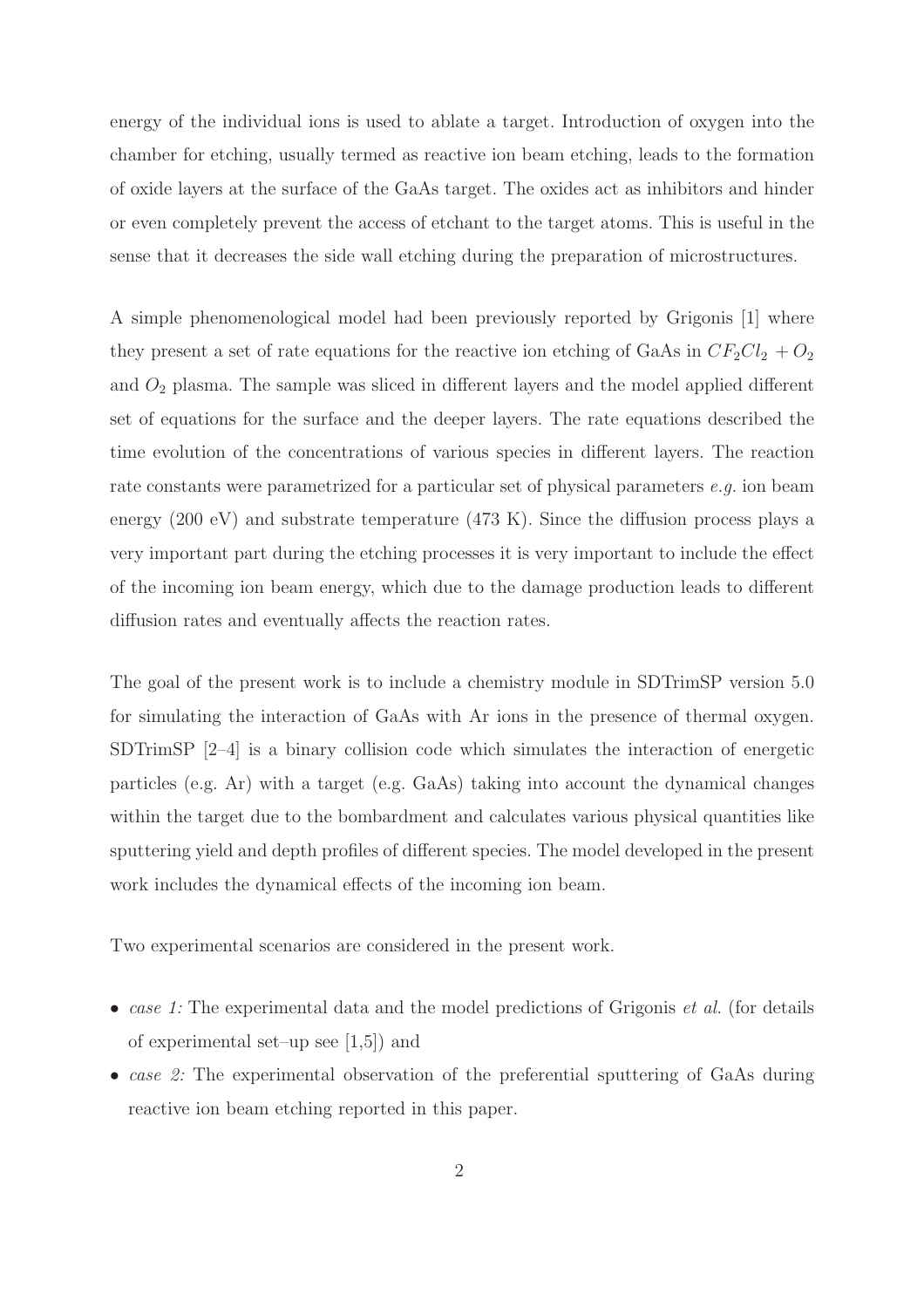The parameters used in the model are fitted to the results of case 1. This model is then used to reproduce the experimental observation of case 2. The paper is organized as follows: first the experimental set–up used in case 2 is presented, then the dynamic model developed in the present work is described. This is followed by the results for both of the cases studied and finally a brief summary of the work is presented.

## 2 Experimental set–up

Fig. 1 shows the schematic of the experimental set–up at the University of Greifswald. Energetic  $Ar^+$  ions are produced by a cold Penning ion source and are accelerated by a 400 kV ion accelerator after mass filtering using an analyzing magnet. There is a beam position monitor and quadrupole lenses to focus the ion beam. The ion beam enters the experimental target chamber by an orifice which is 0.3 cm in diameter. The target, undoped and chemically polished GaAs (100), is mounted inside a vacuum chamber on a low–cost x–y–z manipulator with the z–direction pointing along the direction of the incident projectile [6]. An independent  $\phi$ -rotation around the (vertical) y–axis is also provided and the target can be rotated in such a way that the angle of ion incidence can be changed. In the present study, the angle between the ion beam and the target surface normal is 22.5°. The vacuum chamber is maintained at a base pressure of  $8 \times 10^{-9}$ mbar and the target is kept unbiased during the experiment. The ion beam current is kept constant at  $0.5 \mu A$ . The analyser is a EQS (Electrostatic Quadrupole SIMS Mass Spectrometer, series 1000) Mass-Energy analyser produced by Hiden Analytical [7,8]. It is positioned at 45◦ in plane to the ion beam and 30◦ out of plane. The neutral and singly charged positive and negative sputtered species are observed and analysed using the EQS detector. The experiments were carried out at room temperature.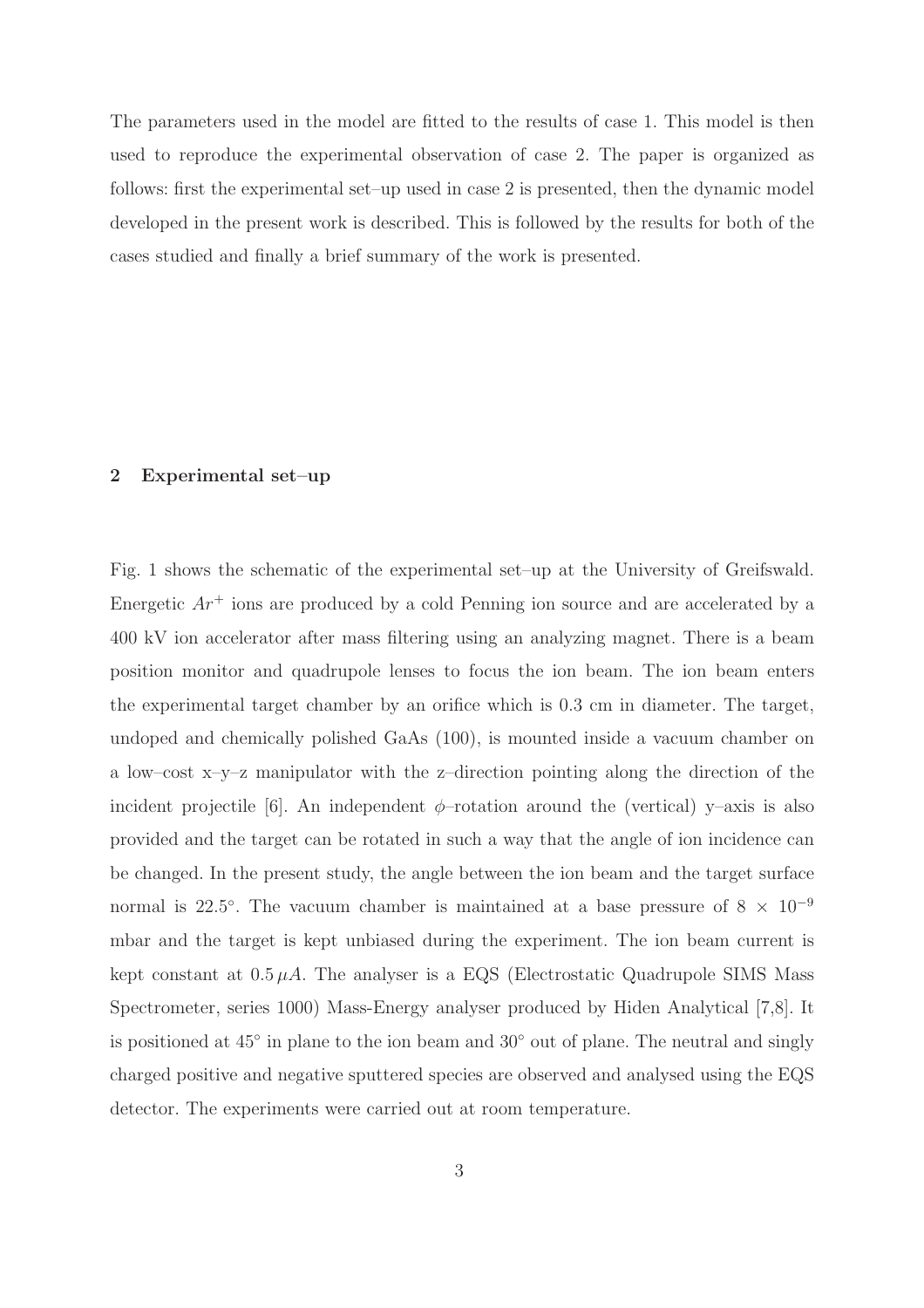

Fig. 1. Scheme of experiment.

## 3 Description of model

Various processes taking place during the reactive ion etching of GaAs are: sputtering, adsorption, desorption, radiation enhanced diffusion and heterogeneous chemical reactions. Depending on the physics behind all these processes, they can be placed under one of the following categories

- collisional processes
- diffusive processes due to fluence dependent damage
- ordinary time dependent diffusive processes
- chemistry related processes and
- temperature dependent desorption processes.

Now all these processes are described in detail. The species considered in the simulation are Ga, As,  $Ga_2O_3$ ,  $As_2O_3$ , and O corresponding to specie index  $j = 1, ..., 5$ , respectively. If a sample is bombarded with a flux  $\Psi$  and fluence  $\Delta\Phi$  per fluence step then the time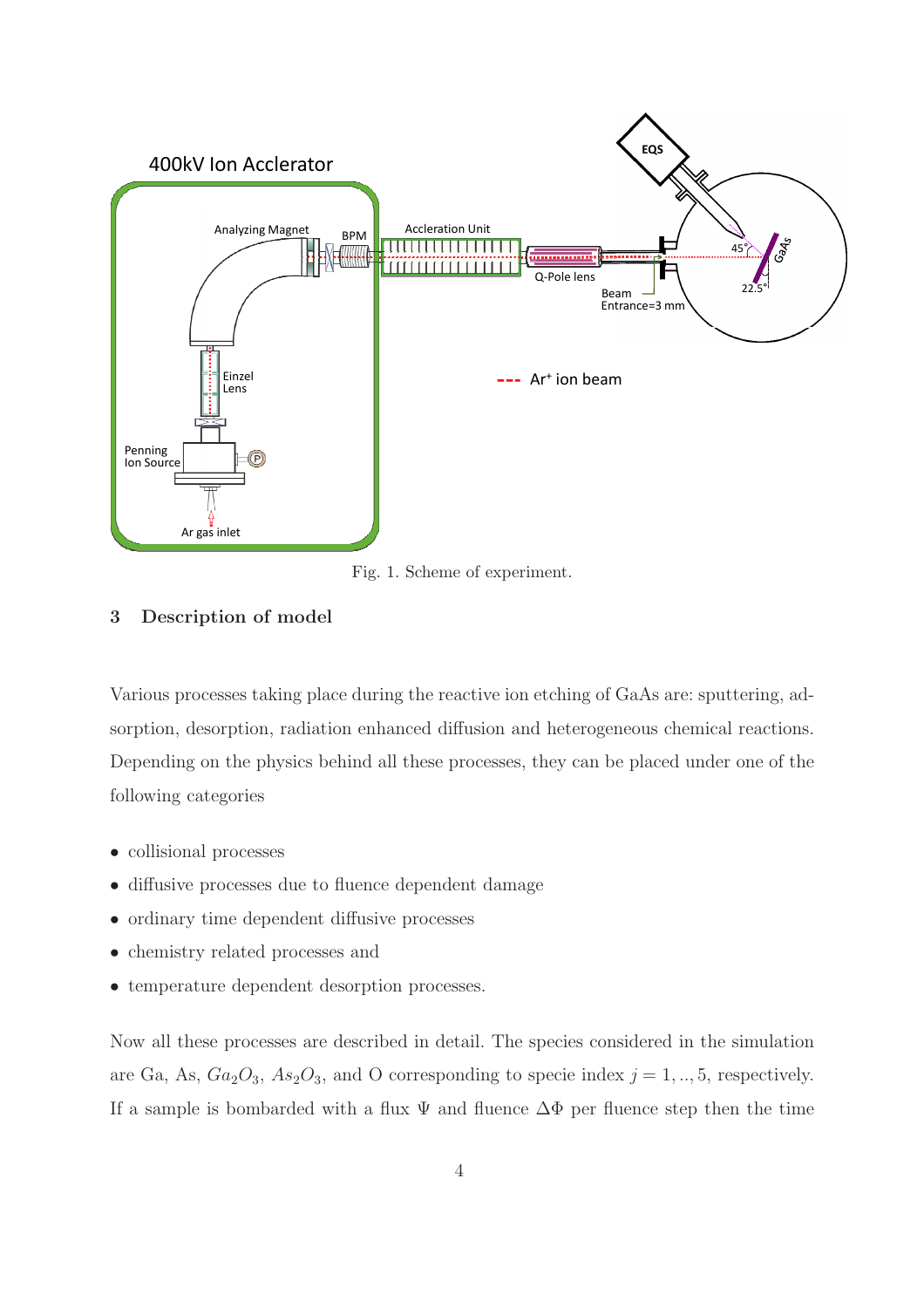step is  $\Delta t = \Delta \Phi / \Psi$ . The probability of the change of number of atoms in a layer is the sum of collisional  $(Ncoll)$ , diffusive  $(Nddif, Ntdif)$ , chemical process  $(Nchem)$  and the temperature dependent process  $(Ntemp)$ :

$$
\frac{dN}{d\Phi} = Ncoll + Nddif + (Ntdif + Nchem + Ntemp)/\Psi
$$
\n(1)

In SDTrimSP program the target is divided into *m* layers along the z–direction, therefore, any quantity e.g., concentration  $c(z)$  is written as  $c(m)$  in its discrete representation. The absolute number of atoms of type *j* in a layer *m* at fluence step *n*  $(N_{j,m}^n)$  is normalized to the area  $(\Delta x \cdot \Delta y)$  of the layer, i.e., it is equivalent to the areal density of the atoms. Now each of the terms are described one by one.

## Ncoll:

The number of implanted atoms  $n_{im}$ , the number of recoils transferred into  $n_{in}$  and the number of atoms removed  $n_{out}$  from the layer  $m$  are given or calculated after the bombardment of target with  $n_r$  pseudo-particles. Due to the deposition or loss of particles the composition of target is changed. The probability that one incident particle changes the number of atoms of type *j* in one layer is *Ncoll*:

$$
Ncoll_{j,m} = \frac{n_{im}(j,m) + n_{in}(j,m) - n_{out}(j,m)}{n_r}
$$
 j=1...n species of particle (2)

Since Ncoll represents a probability, it is dimensionless.

#### Nddif:

 $N \, d \, d \, i f$  represents the probability of fluence dependent diffusion coefficient of free–moving particle of specie *j* in layer *m*. Since fluence also affects the damage caused to a sample, it is damage driven, fluence dependent diffusion. The version 5.0 of SDTrimSP already includes this effect. During the bombardment the implanted Ar atoms lead to a swelling of the target, so that a pressure is built up in the target and it is gradually removed through relaxation. This pressure is described by a concentration gradient term in the target (similar to the diffusion pressure). The implanted Ar atoms are not bound to the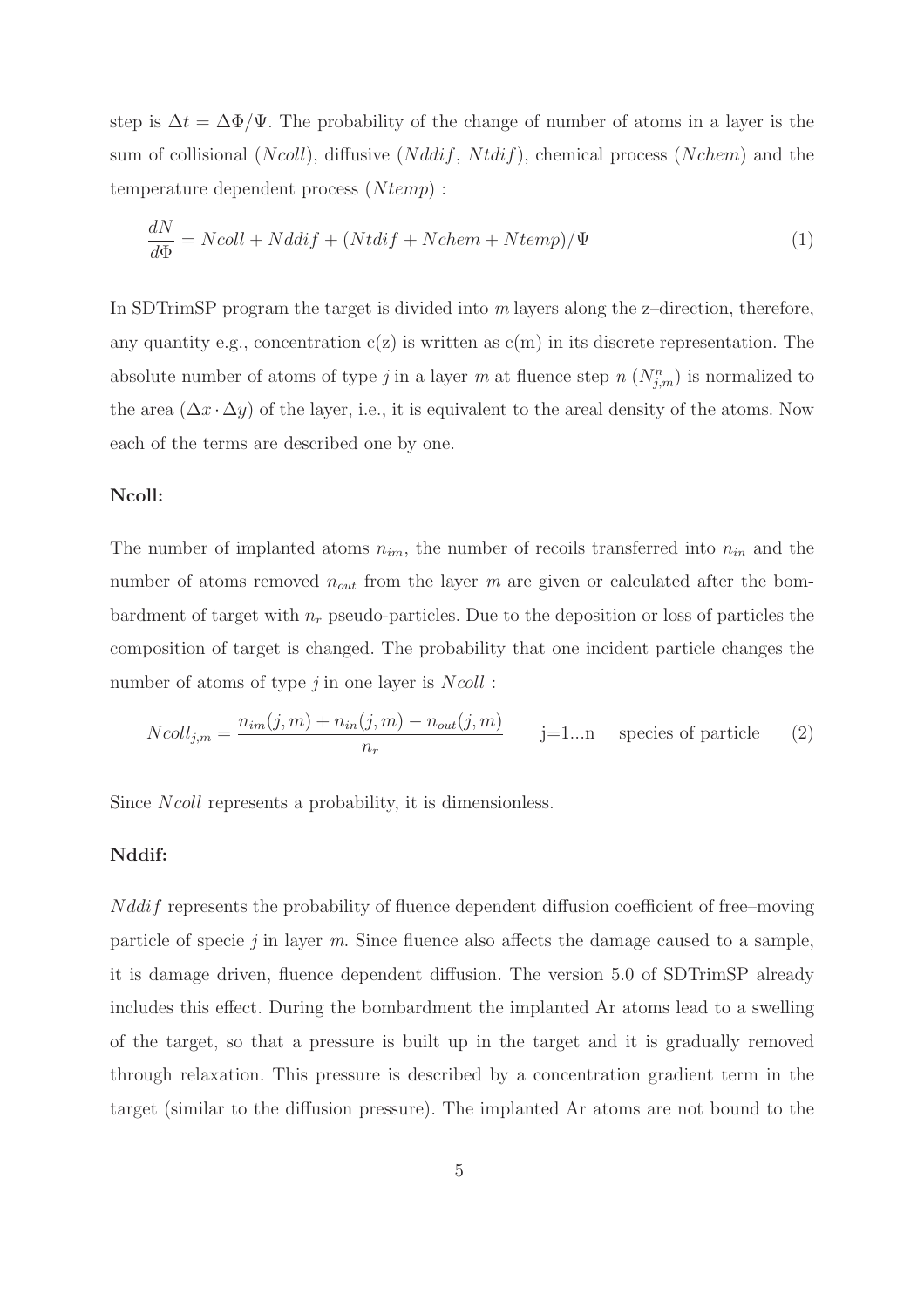target and if a pressure gradient exist and the atoms get an external excitation, they move in the direction of the surface (out–gassing). This excitation can be caused by the atomic damages during collisional cascade. The effect of collisional cascade (atomic damages) starts at the surface and end deep in the target, there the diffusion of the atoms is only possible in the direction of the surface. This effect is described mathematically by the following classical diffusion like equation.

$$
Nddif_{j,m} = \frac{d[\eta_d(j,m) \cdot \frac{c_{j,m}}{dz}]}{dz} \cdot \Delta z_m^n \tag{3}
$$

with the concentration  $c_{j,m} = f_{j,m} \cdot \varrho_m$ , where  $f_{j,m}$  is the atomic fraction and  $\varrho_m$  is the mean atomic density of layer *m*. Here  $\Delta z_m^n$  is the thickness of layer *m* at the fluence step *n*. In SDTrimSP the geometrical surface is assumed to be at  $z = 0$  and by this convention depth of the sample along the z–axis (also  $\Delta z$ ) is negative. Therefore, diffusion equations like eqn. 3, have a positive sign unlike the classical diffusion equation which has a negative sign on the right hand side. In the present work this convention is implied in all the diffusion equations. Note that unlike classical time–dependent the diffusion coefficient (dimension:  $(length)^2/(time)$ , units:  $m^2s^{-1}$ ),  $\eta_d(z, j)$  is a variable determined locally on the fluence driven damage (dimension:  $(length)^2/(fluence)$ , units:  $m<sup>4</sup>$ ). The diffusion coefficient  $\eta_d(j, m)$  is dependent on a constant diffusion coefficient  $\eta_{d0}$ , the dimensionless damage profile  $P_{dam}$  and the atomic fraction f of species j.

$$
\eta_d(j,m) = \eta_{d0}(j) \cdot P_{dam}(m) \cdot f_{j,m} \tag{4}
$$

$$
P_{dam}(m) = \frac{n_{out}(m)}{max(n_{out})}
$$
\n<sup>(5)</sup>

Here  $n_{out}$  is the number of atoms removed from the layer m and  $max(n_{out})$  is the maximum of  $n_{out}$  from all the layers. Since O is a gas, O atoms diffuse freely in the collision cascade induced damage region of the target. Therefore the damage driven diffusion is used only for oxygen. The parameter  $\eta_{d0}$  was fitted to the profiles observed in case 1 and the values used in the present work is given in table 1.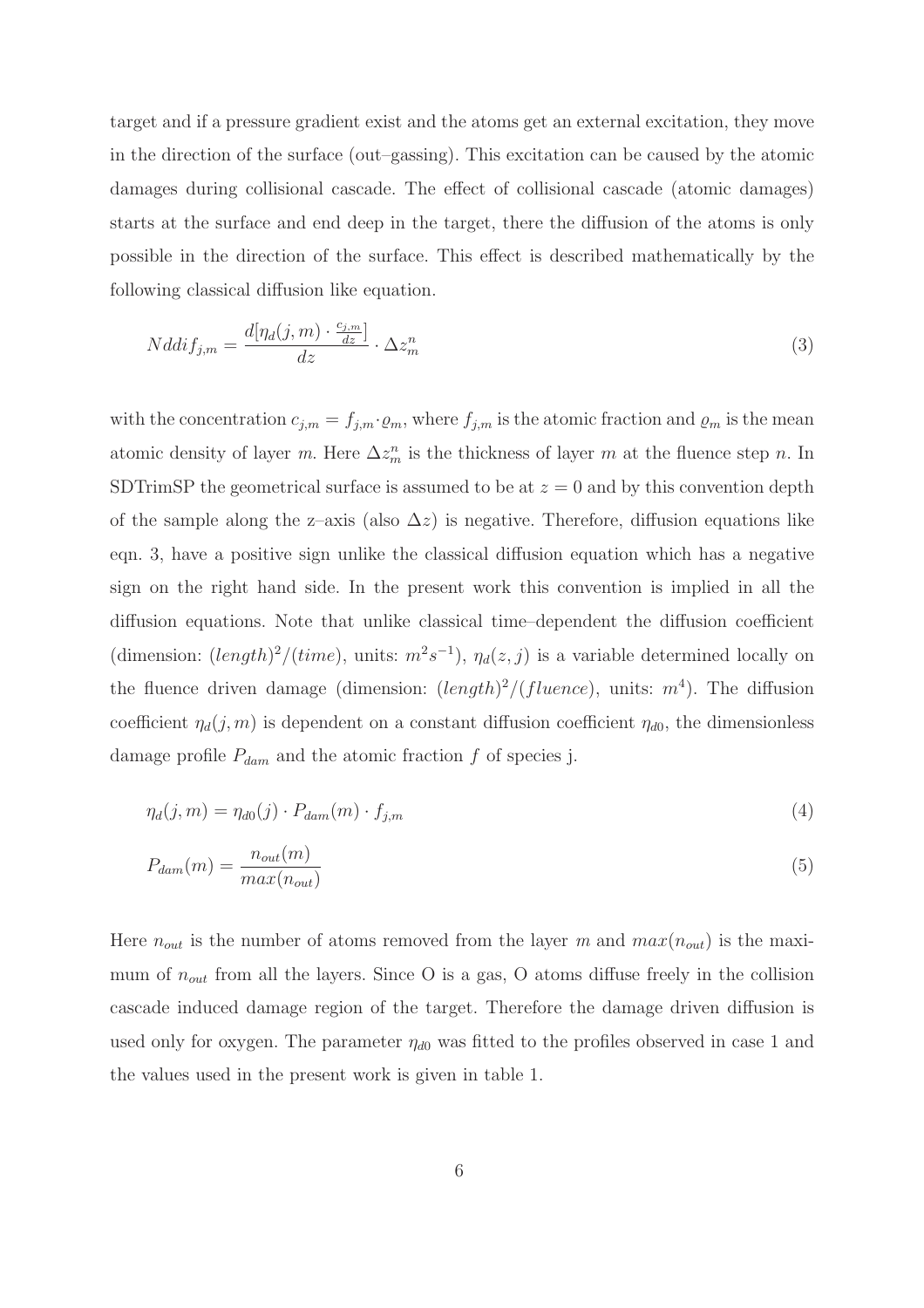#### Ntdif:

GaAs lattice has many vacancies of As because of its high chemical activity and low sublimation energy. These vacancies are occupied by the oxygen atoms from the plasma and eventually leading to the process of inter–diffusion of As and O. A detailed atomistic analysis has been carried out by Taguchi *et al.* for calculating the activation energy barrier of O in GaAs [9]. Ntdif represents the time–dependent diffusive flux and  $N t \frac{di f}{\Psi}$  is the probability of such events. It includes standard diffusion with a constant diffusion– coefficient  $\eta_0(j)$ .

$$
Ntdif_{j,m} = \eta_0 \frac{d^2 c_{j,m}}{dz^2} \cdot \Delta z_{j,m}^n \tag{6}
$$

The diffusion term  $N t df$  for arsenic (j=2) at the time step n is:

$$
Ntdif_{2,m}^{n} = \eta_0(As) \cdot \frac{d^2(f_{2,m} \cdot \varrho_m)}{dz^2} \cdot \Delta z_m^n \tag{7}
$$

The value of  $\eta_0(As)$  is given in table 1 and this value corresponds to the diffusion coefficient of As in the bulk of GaAs. There is a finite probability that some of As atoms will leave the surface. Therefore, the flux of As diffusing out of the surface has to be limited. The physics basis for this is the fact that the surface binding energy of GaAs is of the same order as the activation energy for the diffusion of As (in the range of 3–4 eV) [9,10]. This is reflected in the SDTrimSP simulations by using a reduced value of the diffusion coefficient  $\eta_0(A_s)$  at the surface. The best fit of the profiles of different species for case 1 are obtained when the  $\eta_0(As)$  at the surface is taken as 10% of the bulk value of  $\eta_0(As)$ .

For O there are two terms contributing to  $N t \, dt \, f$  see [1]. The inter-diffusion (arsenic  $\&$ oxygen) and diffusion term  $N t \, dt \, f$  for oxygen (j=5) is:

$$
Ntdif_{5,m}^{n} = \eta_0(O) \cdot \frac{d^2(f_{5,m} \cdot \varrho_m)}{dz^2} \cdot \Delta z_m^n - Ntdif_{2,m}^{n}
$$
\n
$$
(8)
$$

The first term on the right hand side comes from the thermal diffusion of O given by the constant diffusion–coefficient  $\eta_0(O)$ . The second term is due to the anti-diffusion of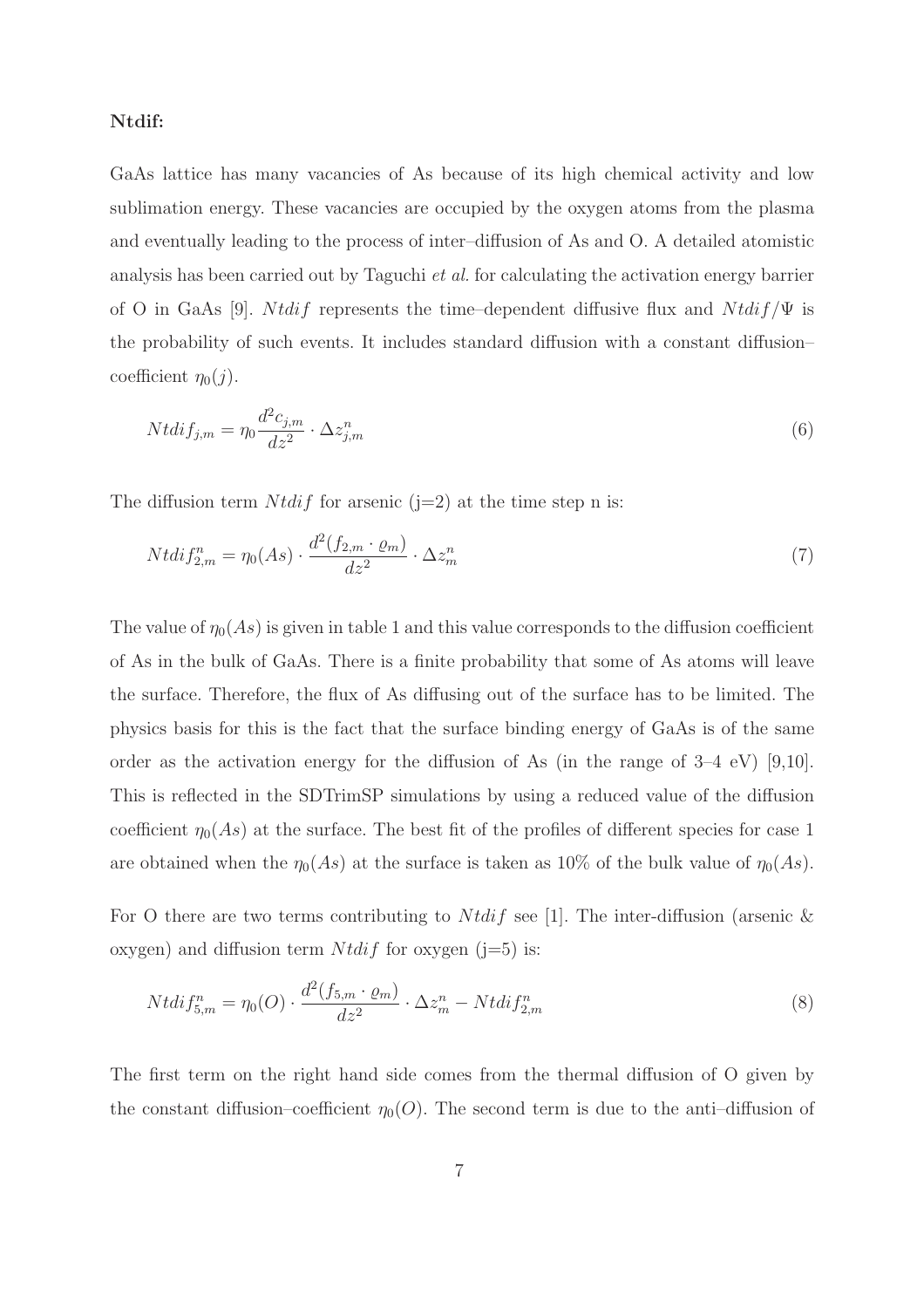O, replacing the out–diffusing As. The is implemented by doing the flux balance of out– diffusing As and O. The out–diffusing flux of As from a layer is calculated and then the equal amount of O is allowed to diffuse into the given layer.

## Nchem:

The chemical reaction included in the model is basically oxidation, i.e., formation of  $Ga<sub>2</sub>O<sub>3</sub>$ and  $As<sub>2</sub>O<sub>3</sub>$ , and they are represented by the following rate equations. The chemical terms Nchem [1] for five species are:

$$
Nchem_{1,m}^n = -2 \cdot R_1 \cdot \varrho_m^n \cdot \Delta z_m^n \tag{9}
$$

$$
Nchem_{2,m}^n = -2 \cdot R_2 \cdot \varrho_m^n \cdot \Delta z_m^n \tag{10}
$$

$$
Nchem_{3,m}^{n} = +1 \cdot R_1 \cdot \varrho_m^{n} \cdot \Delta z_m^{n}
$$
\n
$$
(11)
$$

$$
Nchem_{4,m}^{n} = +1 \cdot R_2 \cdot \varrho_m^{n} \cdot \Delta z_m^{n}
$$
\n
$$
(12)
$$

$$
Nchem_{5,m}^{n} = -3 \cdot (R_1 + R_2) \cdot \varrho_m^{n} \cdot \Delta z_m^{n}
$$
\n
$$
\tag{13}
$$

Nchem is the reaction rate per unit area and  $Nchem/\Psi$  gives the probability of an chemical reaction event. The reaction rate of Ga and As with oxygen is  $R_1$  and  $R_2$ , respectively, and are given by.

$$
R_1 = k_{1,m} \cdot (f_{m,1}^n)^2 \cdot (f_{m,5}^n)^3 \quad due \ to \ : (2Ga + 3O \ - \ > Ga_2O_3) \tag{14}
$$

$$
R_2 = k_{2,m} \cdot (f_{m,2}^n)^2 \cdot (f_{m,5}^n)^3 \quad due\ to\ : (2As + 3O \ - > As_2O_3)
$$
\n
$$
(15)
$$

It should be noted that Grigonis  $et$  al. used different values of  $R_1$  and  $R_2$  for surface (first monolayer) and bulk  $(k_{m=1} \neq k_{m>1})$ , see table 2.

## Ntemp: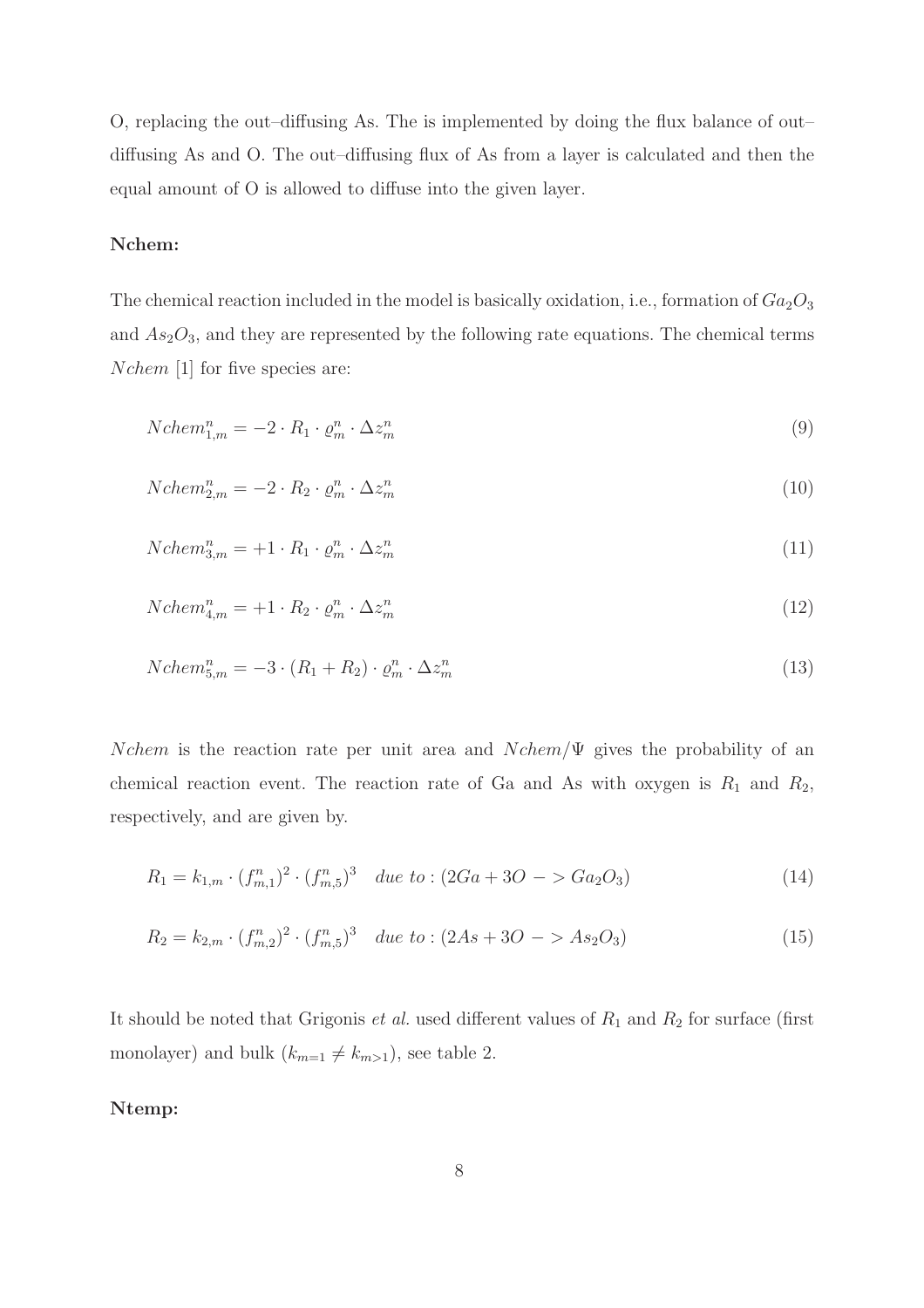N temp represents the desorbed out–flux of  $As_2O_3$  at the surface. It is temperature dependent and is given by

$$
Ntemp_{4,m}^n = \nu \cdot e^{-Ed/kT} \cdot \varrho_m^n \cdot \Delta z_m^n \tag{16}
$$

 $N temp/\Psi$  gives the probability of particle removal from the surface due to desorption. The frequency probability of particle removal from the surface as a result of desorption is given by  $\omega_D = \nu \cdot e^{-Ed/kT}$ , where Ed is the desorption energy, k is the Boltzmann's constant,  $T$  is the temperature and  $\nu$  is the attempt frequency for desorption process, it is taken typically as the frequency of atom oscillation in a lattice ( $\sim 10^{12} s^{-1}$ ). For  $As<sub>2</sub>O<sub>3</sub>$  $\omega_D = 0.05 s^{-1}$  at 200°C([1]), this implies that  $Ed = 1.25 eV$ .

| nr.            | species   | $\varrho_0$              | $\eta_{d0}$    | $\eta_0$    |
|----------------|-----------|--------------------------|----------------|-------------|
|                |           | $[atoms \cdot \AA^{-3}]$ | $[\AA^4/atom]$ | $[\AA^2/s]$ |
| 1              | Ga        | 0.05099                  |                |             |
| $\overline{2}$ | As        | 0.04603                  |                | 240         |
| 3              | $Ga_2O_3$ | 0.01889                  |                |             |
| $\overline{4}$ | $As_2O_3$ | 0.01127                  |                |             |
| $\overline{5}$ |           | 0.04291                  | 400            | 550         |

Table 1

The values of atomic density  $(\varrho_0,[4])$ , fluence–dependent and time–dependent diffusion coefficients for various species.

| Rate   | Grigonis                                   | Present |
|--------|--------------------------------------------|---------|
| const. | et al.                                     | work    |
| $k_1$  | $1.000^{(m=1)}, 0.167^{(m>1)}$             | 0.045   |
| $k_2$  | $\Big  0.570^{(m=1)}, 0.096^{(m>1)} \Big $ | 0.300   |

Table 2

Chemical reaction rate constant  $k_1$  for Ga and  $k_2$  for As (in units of  $s^{-1}$ ).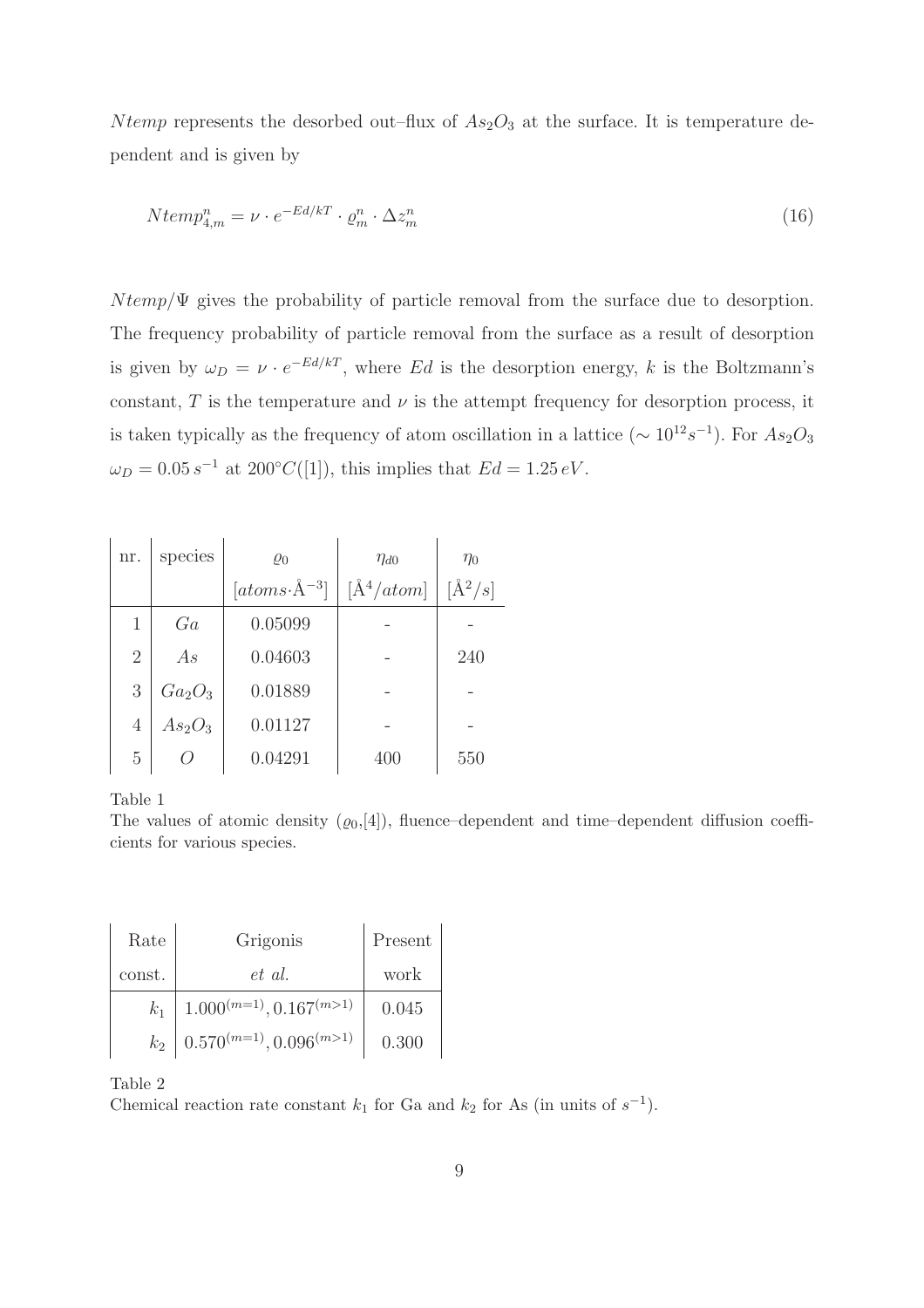After using all the terms described above in eqn. 1 and applying a simple Euler's method the time evolution of different species is calculated. Let  $n$  represent the time or fluence step index, then eqn. 1 can be written in the discrete form as

$$
N_{j,m}^{n+1} = N_{j,m}^n + (Ncoll_{j,m}^n + Nddif_{j,m}^n) \cdot \Delta \Phi
$$
  
+ 
$$
+ (Ntdif_{j,m}^n + Nchem_{j,m}^n + Ntemp_{j,m}^n) \cdot \Delta t
$$
 (17)

If  $f_{j,m}^n$  denotes the atomic fraction,  $\Delta z_m^n$  the thickness,  $\varrho_m^n$  the mean atomic density, and  $N_{j,m}^n$  (=  $f_{j,m}^n \cdot \rho_m^n \cdot \Delta z_m^n$ ) the areal number density of layer m at fluence step n, then

$$
N_{j,m}^{n+1} = f_{j,m}^n \cdot \varrho_m^n \cdot \Delta z_m^n + (Ncoll_{j,m}^n + Nddif_{j,m}^n) \cdot \Delta \Phi
$$

$$
+ (Ntdif_{j,m}^n + Nchem_{j,m}^n + Ntemp_{j,m}^n) \cdot \frac{\Delta \Phi}{\Psi}
$$
(18)

The new thickness  $z^{n+1}$  of the layer m after one fluence step  $\Delta\Phi$  can be calculated:

$$
\Delta z_m^{n+1} = \sum_j \frac{N_{j,m}^{n+1}}{\varrho_0(j)}\tag{19}
$$

The new composition or new the atomic fraction  $f^{n+1}$  is:

$$
f_{j,m}^{n+1} = N_{j,m}^{n+1} / \sum_{k} N_{k,m}^{n+1} \quad j,k \quad species \ of \ particle \tag{20}
$$

The new mean atomic density  $\rho_m$  is:

$$
\frac{1}{\varrho_m^{n+1}} = \sum_j \frac{f_{j,m}^{n+1}}{\varrho_0(j)}\tag{21}
$$

#### 4 Results

As discussed above the whole physics scenario of the ion–beam etching of GaAs can be splitted into the contribution from the collisional processes (Ncoll), diffusive processes due to fluence dependent damage (Nddif), ordinary time dependent diffusive processes (Ntdif),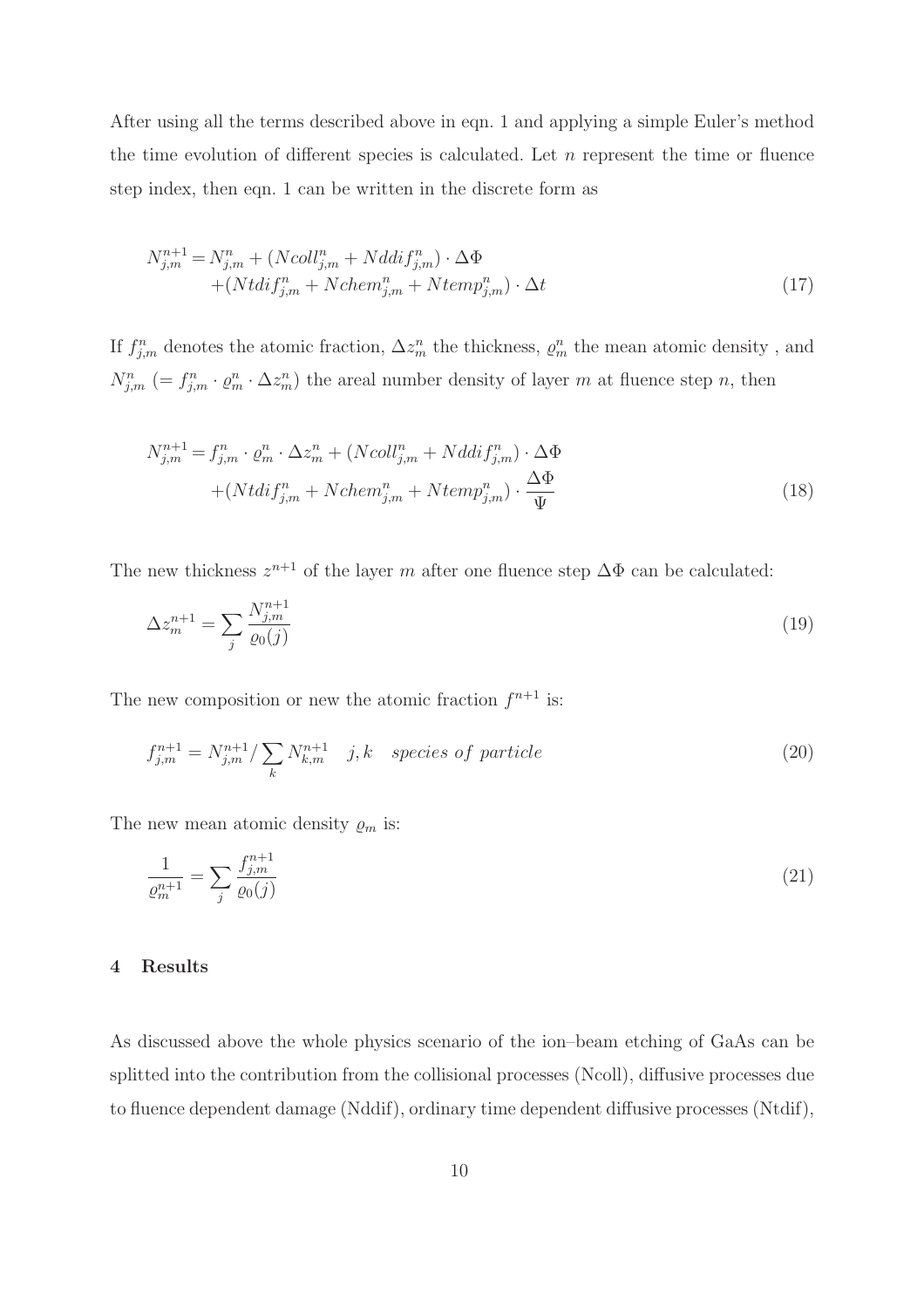chemistry related processes (Nchem) and temperature dependent desorption processes (Ntemp). In order to understand the detailed dynamics and the contribution of each term to the overall outcome separately, they are activated step by step (except Ncoll and Ntemp, which are always active).

### *4.1 Case 1:*

Fig. 2 shows the contribution of each term to the overall profiles of the various species. In fig. 2a binary collisional (Ncoll), damage induced diffusion (Nddif) and thermal effects (Ntemp) are taken into account. This gives bad agreement between the experimental and the model predictions, emphasizing the importance of Nchem and Ntdif terms. Inclusion of inter–diffusion of As and O already gives a better agreement for the As and O profiles, indicating that inter–diffusion of As/O plays the most crucial role for their profiles (see Fig. 2b). It is also seen that the inclusion of inter–diffusion has practically no effect on the profile of the Ga. Fig. 2c shows the outcome due to further inclusion of Ntdif of O (i.e. the time dependent constant diffusion of O). Note that it is this process which leads to the free, constant diffusion of O leading to the reactions and oxide formation of Ga and therefore it has a lot of influence on the profile of elemental Ga. The inclusion of Ntdif of O leads to the good agreement of the Ga profile with experiment. Fig. 2d shows the profile of all the species (including oxides) considered in the simulation and it agrees very well with the experimental data (only elemental profiles) and the phenomenological model prediction by Grigonis et al.

Fig. 3 shows the time development (or equivalently fluence dependence in the present scheme) of the profile of various species. Grigonis et al. show that the system is very dynamic and the exact composition of the layer keeps changing. The results reported by them are the measurements at a given instant of time. Nevertheless, it is clearly seen in fig. 2 that the surface layer is depleted by As and enriched by Ga as observed in the experiment (Fig. 2 [5]). This is due to the inter–diffusion of oxygen where As segregates to the surface and their sites are occupied by the adsorbed O atoms. The altered sample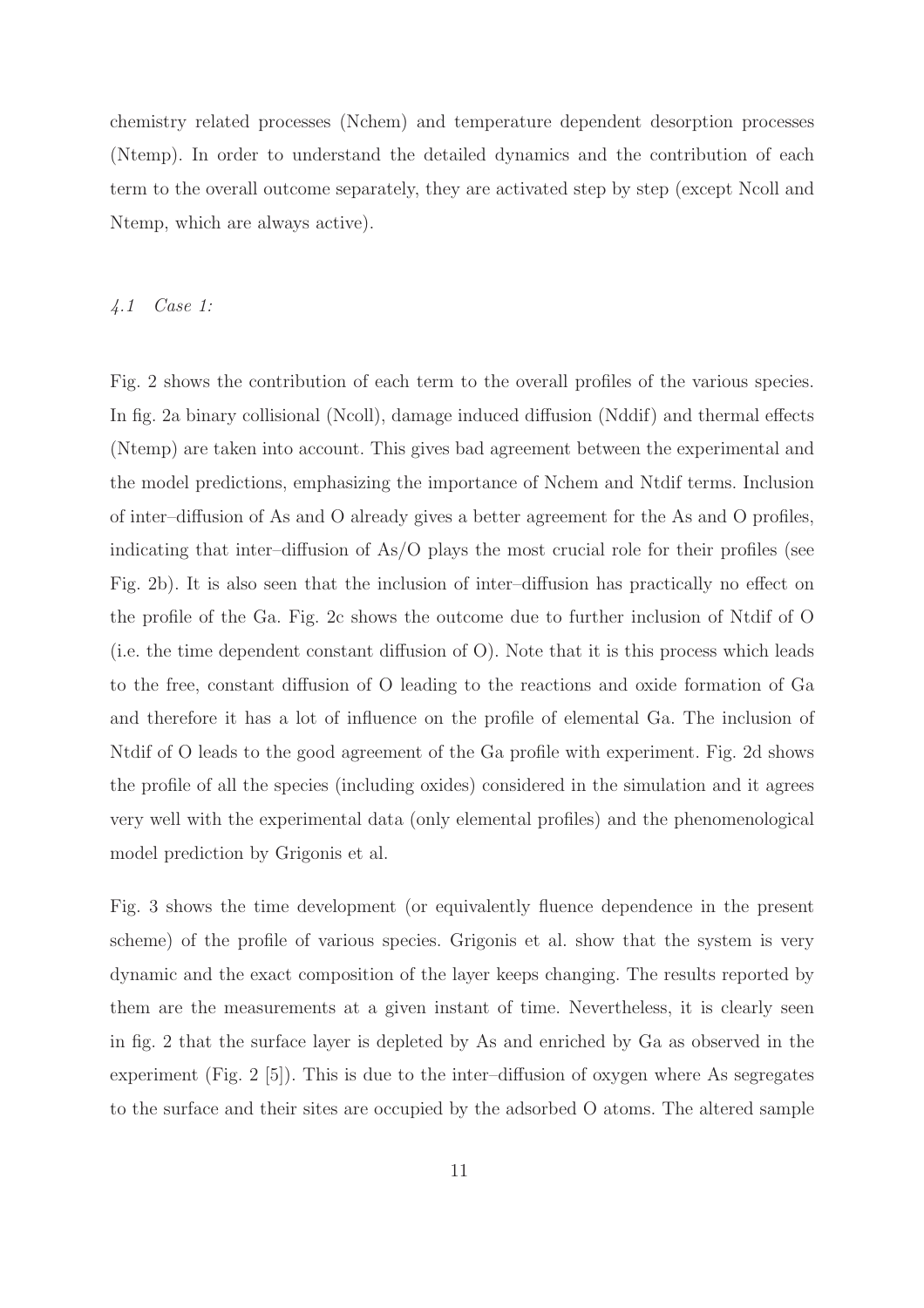



Fig. 2. Comparison of the calculated depth profiles of the atomic fraction for various species (a) only Nddif of O (b) Nddif of O and only inter–diffusion of As/O contribution from Ntdif (c) Nddif of O and full Ntdif term (d) all processes/terms included (Nchem as well).

also contains oxides of Ga and As.

Fig. 4 shows the dependence of the oxide layer thickness on the current density of Ar ions. The model calculations are compared with the experimental data (Fig. 3 [1]) and a very good agreement is observed between the two.

Fig. 5 shows the temperature dependence of the profiles of various species. It is clearly indicated (as also observed in experiments) that temperature is also a very important parameter affecting the composition of the altered layer. However, in the present work the direct temperature dependence is only included through Ntemp term. But the authors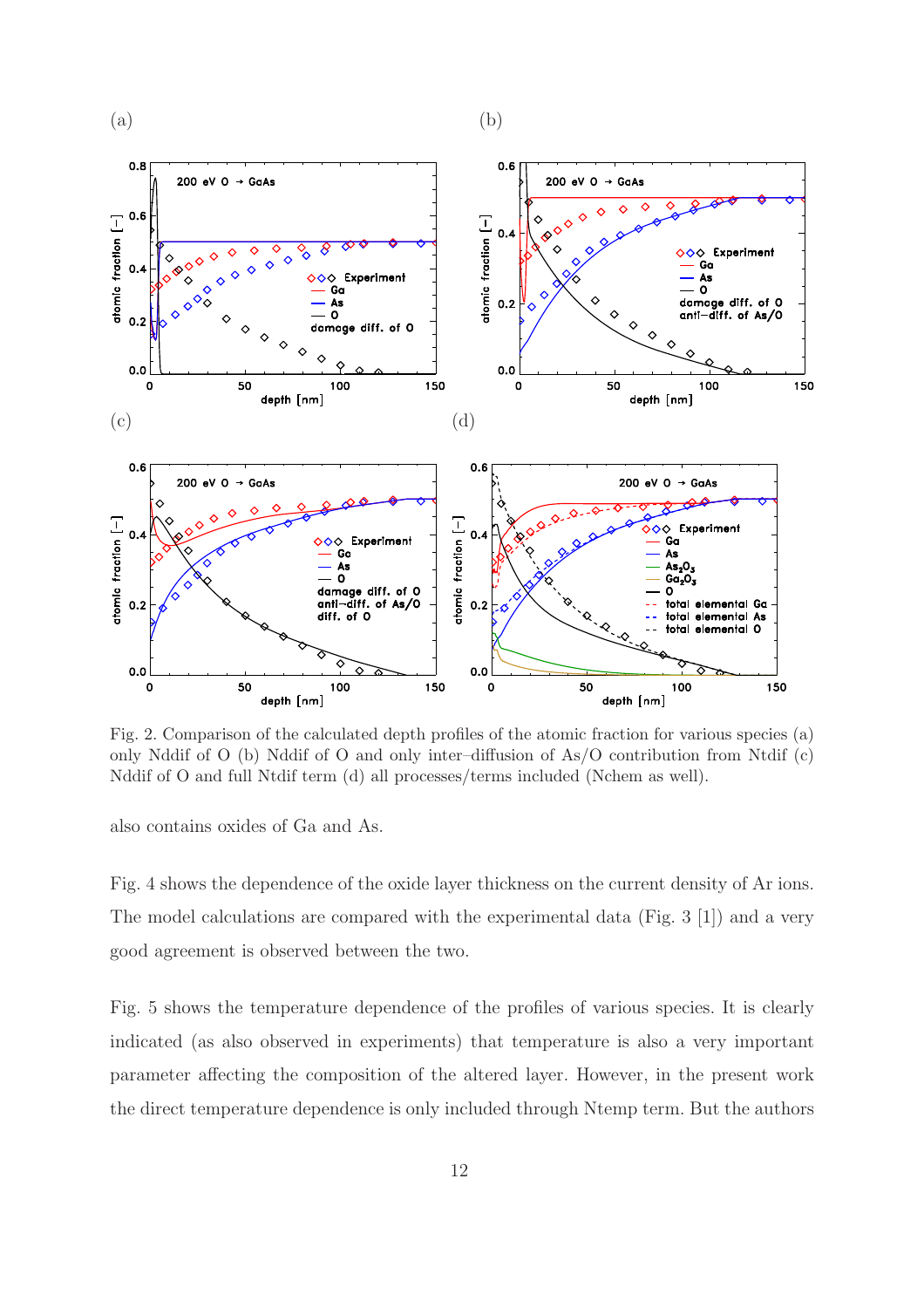

Fig. 3. Time development of the profiles of various species at the surface layer for 200 eV O on GaAs target.



Fig. 4. The dependence of the thickness of the oxide layer as a function of current density for 200 eV O on GaAs target.

are fully aware that other terms, specially Nchem is strongly temperature dependent and an upgraded model including this dependence globally and self–consistently is needed to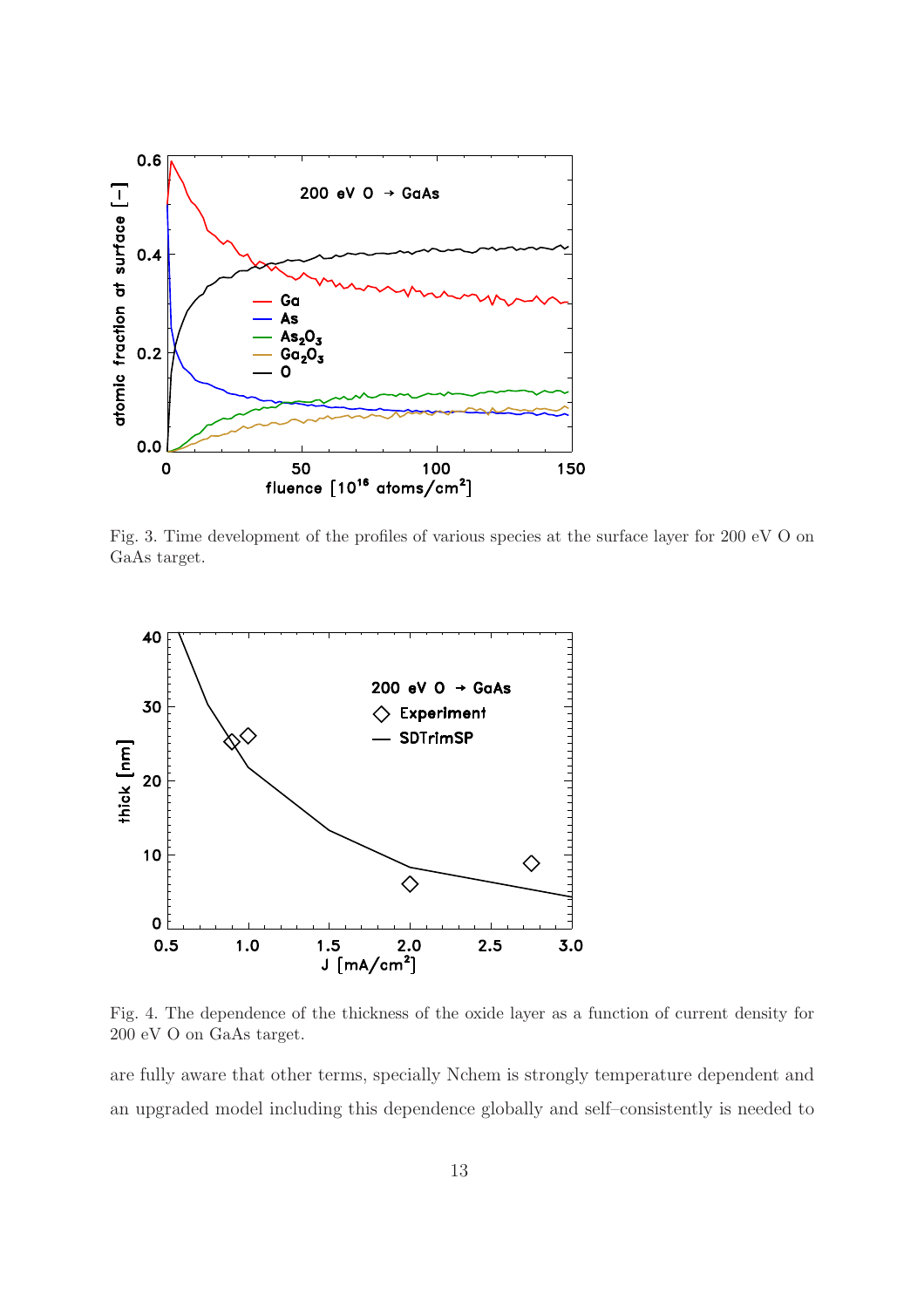explore the temperature dependence.



Fig. 5. Temperature dependence of the profile of various species.

## *4.2 Case 2:*

Fig. 6 shows the experimental data obtained during the sputtering of a GaAs target by 150 keV  $Ar^+$  ions in the presence of thermal  $O_2$  molecules at room temperature. Preferential sputtering of  $Ga^+$  ions compared to  $As^+$  is clearly observed. The measured energy dependencies are rather similar for  $Ga<sup>+</sup>$  and  $As<sup>+</sup>$  and drop off close to an  $E<sup>-2</sup>$ dependency. In addition, sputtering of gallium and arsenic oxides,  $e.g., GaO<sup>+</sup>, GaO<sup>+</sup><sub>2</sub>$ , and  $AsO^+$  is noted. The measured energy dependencies show a clear tendency to become steeper with increasing number of atoms per sputtered molecule.

Various SDTrim calculations were performed to study the impact of O and diffusion of As on the total sputtering yield of Ga and As, their outcome is listed in table 3 and is discussed below. The ejected flux is splitted in terms of the contribution coming from the physical sputtering and the diffusion of the species. Even though both As and O can diffuse freely in the target, the diffusive flux is non–zero only for As, because only this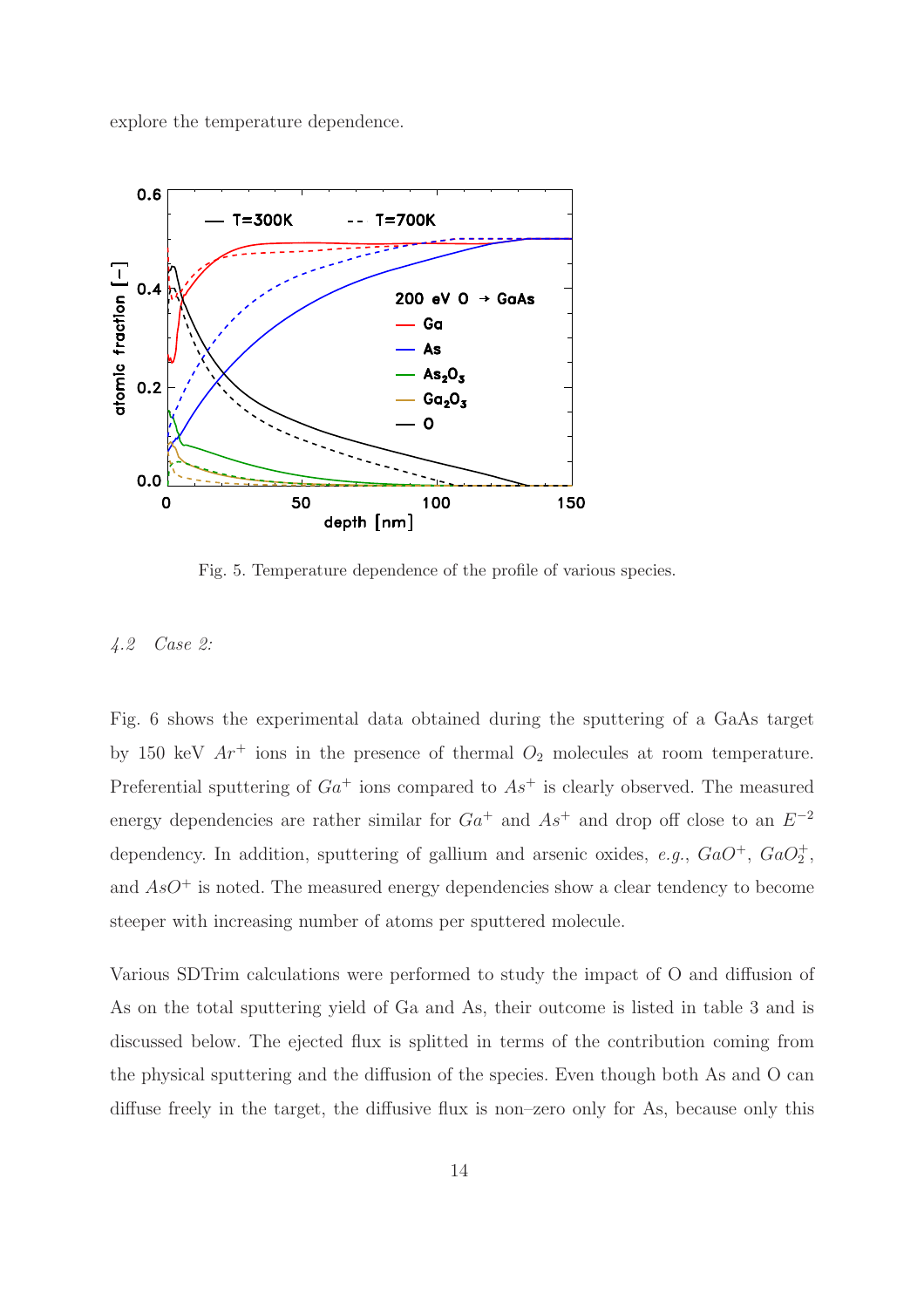

Fig. 6. Measured energy dependence of sputtered  $Ga^+$ ,  $As^+$ ,  $GaO^+$ ,  $AsO^+$ , and  $GaO<sub>2</sub><sup>+</sup>$  ions following 150 keV  $Ar^+$  ion bombardment of a GaAs target in the presence of oxygen  $(O_2,$ partial pressure  $2 \times 10^{-6}$  mbar). specie is diffusing out of the surface. O is diffusing into the target (see Fig. 2, O and As have almost inverse profiles).

- (1)  $Ar^+ \rightarrow GaAs$  (without diffusion of As and O): Fig. 7(a), as expected, using the simple collisional cascade model, due to the similar masses of Ga and As, the sputtering yield of Ga and As were equal.
- (2)  $Ar^+ \rightarrow GaAs$  (no oxygen, with diffusion of As): Fig. 7(b), preferential sputtering of Ga is observed. The sputtering yield of Ga and As were 2.096 and 0.653, respectively. The diffusion coefficient of As is much higher than that of Ga [11]. Due to the higher diffusion coefficient of As the range of depletion is larger than without diffusion as discussed for case 1. This leads to fewer As atoms close to the surface layers which can be sputtered. This result matches very well with the observation of Mahlerbe *et al.* [12] where they observed the preferential sputtering of  $Ar^+ \rightarrow GaAs$  (without O). It must be noted that the diffusive flux has much higher contribution to the total ejected As indicating that diffusion of As is a dominant process.
- (3)  $Ar^+ + O \rightarrow GaAs$  (with diffusion of O only): Fig. 7(c), in the absence of diffusion of As and anti–diffusion of O the sputtering yield of Ga and As were 0.354 and 0.153, respectively. Preferential sputtering of Ga is observed but not as much as in the case where diffusion of As is taken into account.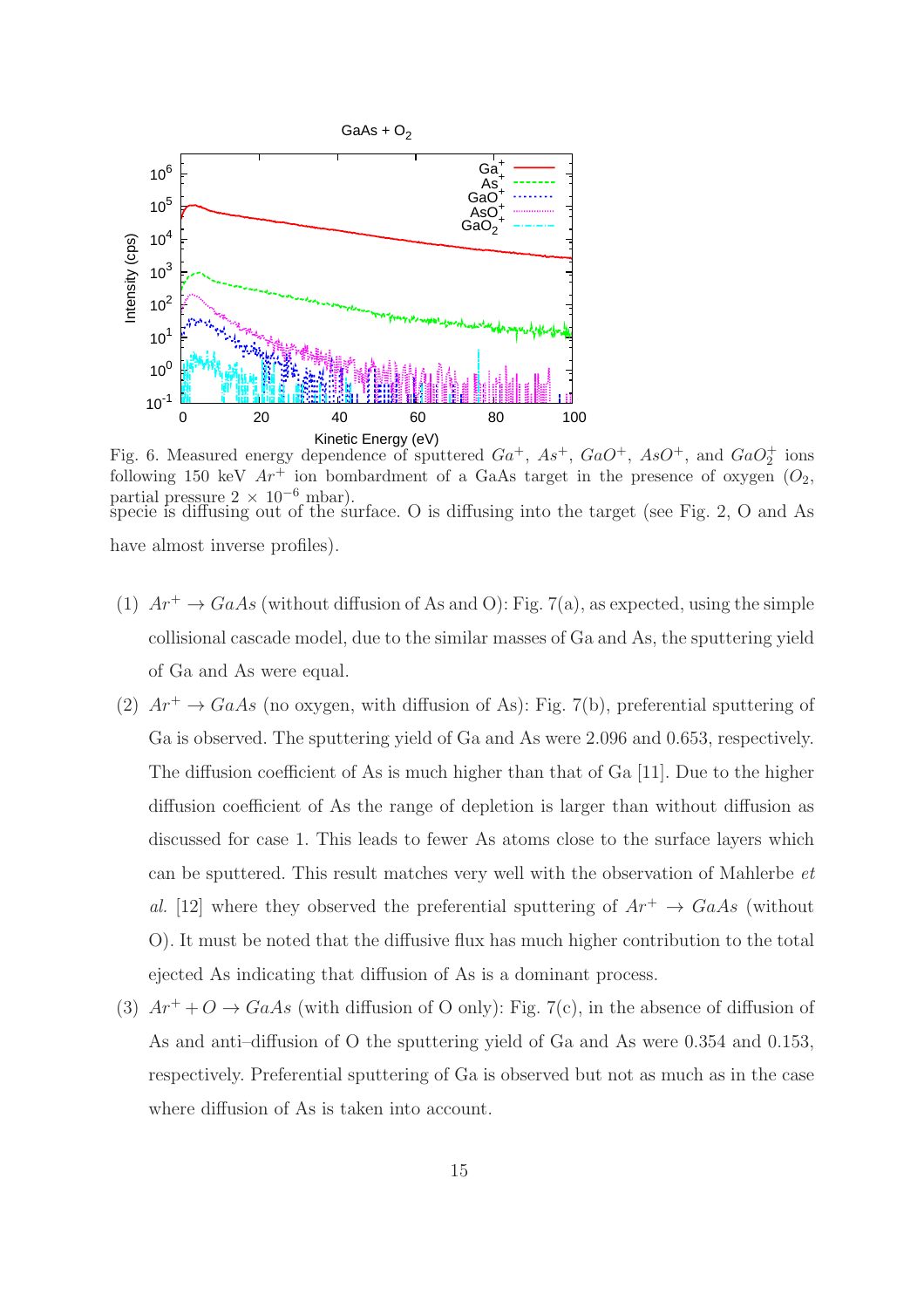(4)  $Ar^+ + O \rightarrow GaAs$  (including all the processes): Fig. 7(d), the sputtering yield of Ga and As were 0.393 and 0.075, respectively. The ratio of total sputtered flux of Ga/As is 5.2. It can be seen from Fig. 7(b) and Fig. 7(c) that the diffusion of As gives the higher contribution to the preferential sputtering of Ga (Fig. 7(b), $Ga/As$  ratio 3.2) than the chemical processes related to the diffusion of O only (Fig.  $7(c)$ , Ga/As ratio 2.3). It also indicates that second term of  $N t \, dt \, f$  for O (Eq. 8), corresponding to the anti–diffusion is dominant compared to the thermal diffusion of O (first term using  $\eta_0(O)$ ).



Fig. 7. Energy dependence of the normalized flux of sputtered species. (a)  $Ar \rightarrow GaAs$ , pure collisional cascade without diffusion, (b)  $Ar \rightarrow GaAs$ , including diffusion of As, (c)  $Ar+O \rightarrow GaAs$ , without diffusion of As (therefore, no anti-diffusion of O) and (d)  $Ar + O \rightarrow GaAs$ , including all the processes.

With all the scenarios presented above, it can be concluded that the diffusion of As reduces its amount in the surface layers. This gives rise to a Ga rich surface layer and the preferred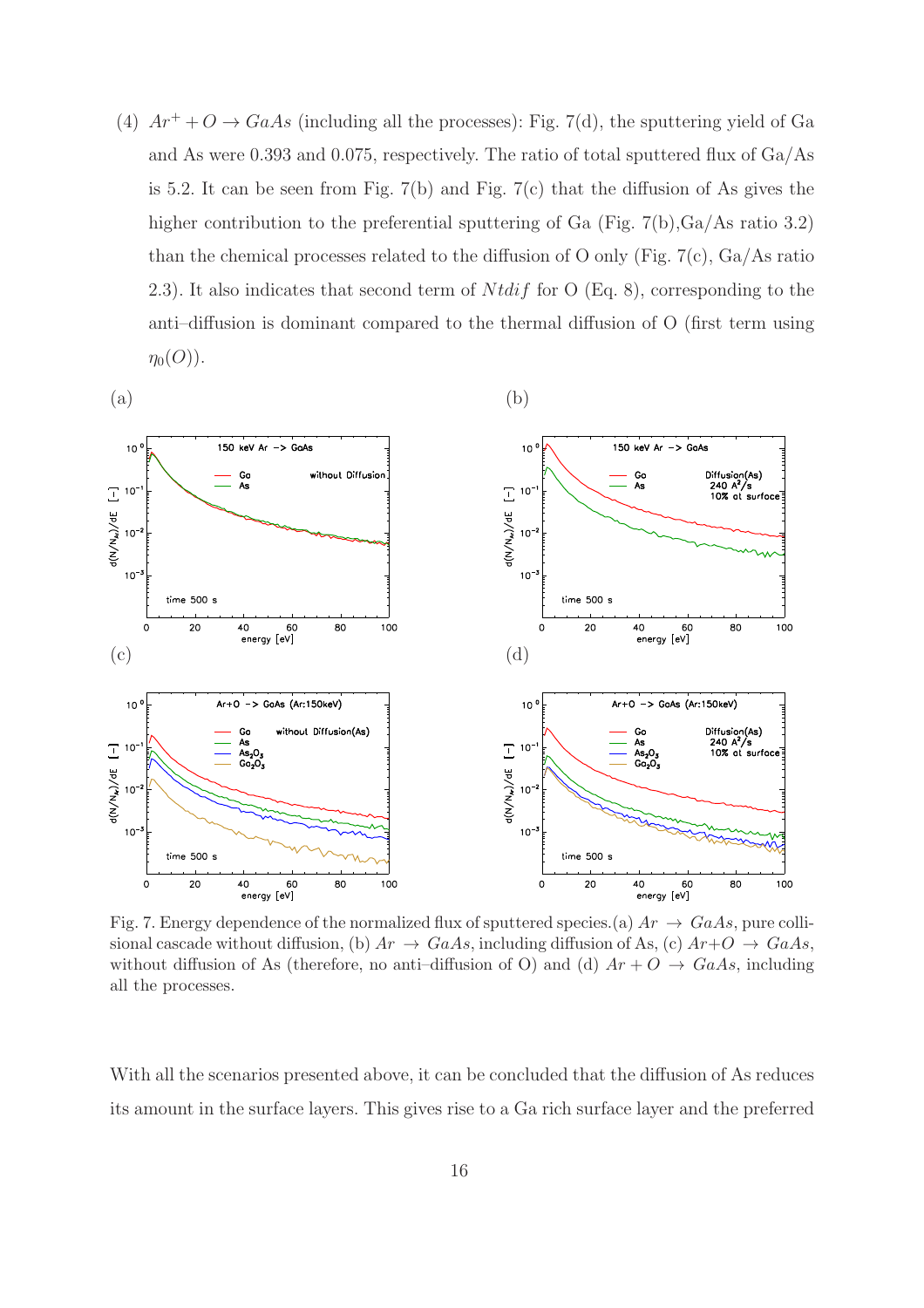| Figure | <b>Total Sputtering Yield</b> | Sputtered Flux                     | Diffusive Flux |
|--------|-------------------------------|------------------------------------|----------------|
| number | Y(Ga) Y(As)                   | $Y_S(Ga, As, Ga_2O_3, As_2O_3)$    | $Y_D(As)$      |
| 7(a)   | 1.403 1.403                   | 1.(1)<br>(1.0)<br>1.0<br>(0.0)     | 0.0            |
| 7(b)   | 0.653<br>2.096                | 0.316<br>0.0<br>(1.0)<br>1(0)      | 0.684          |
| 7(c)   | $0.354$ $0.153$               | 0.841<br>0.159<br>0.555<br>(0.445) | 0.0            |
| 7(d)   | 0.393<br>0.075                | 0.893<br>0.145<br>0.164<br>(1)     | 0.691          |

Table 3

The total sputtering yield, fraction of the sputtered and diffusive fluxes of various species ejected from GaAs target for different scenarios presented in Fig. 7.

sputtering of Ga. In the presence of O, the inter–diffusion of As and O starts, leading to much higher preferential sputtering of Ga.

Fig. 7(d) shows the modeling result for the case 2 experiment and the relative difference in the sputtered amount of Ga and As is very well reproduced. It must be noted that with the same set of parameters (fitted for case 1 experiment having 200 eV O and 473 K target), the presented model is able to reproduce the experimental results of case 2 (150 keV  $Ar^+$  and thermal O on a target at 273 K).

Fig. 8 shows the calculated profile of various species for case 2. As also seen for case 1, the near surface layer is enriched with Ga and depleted by As. The concentration of O is very high at the surface and then it falls gradually, As has an almost inverse profile. This can again be understood due to the phenomenon of inter–diffusion of O and As. In the near–surface layer oxides of Ga and As are observed. Deep into the bulk, both Ga and As are present in the elemental form and very little oxide concentration is observed.

# 5 Conclusions

A SDTrimSP model simulating the dynamics of altered layer formation during the etching process of GaAs target has been presented. The model parameters are fitted using the experimentally measured profiles by Grigonis [1] and are validated by reproducing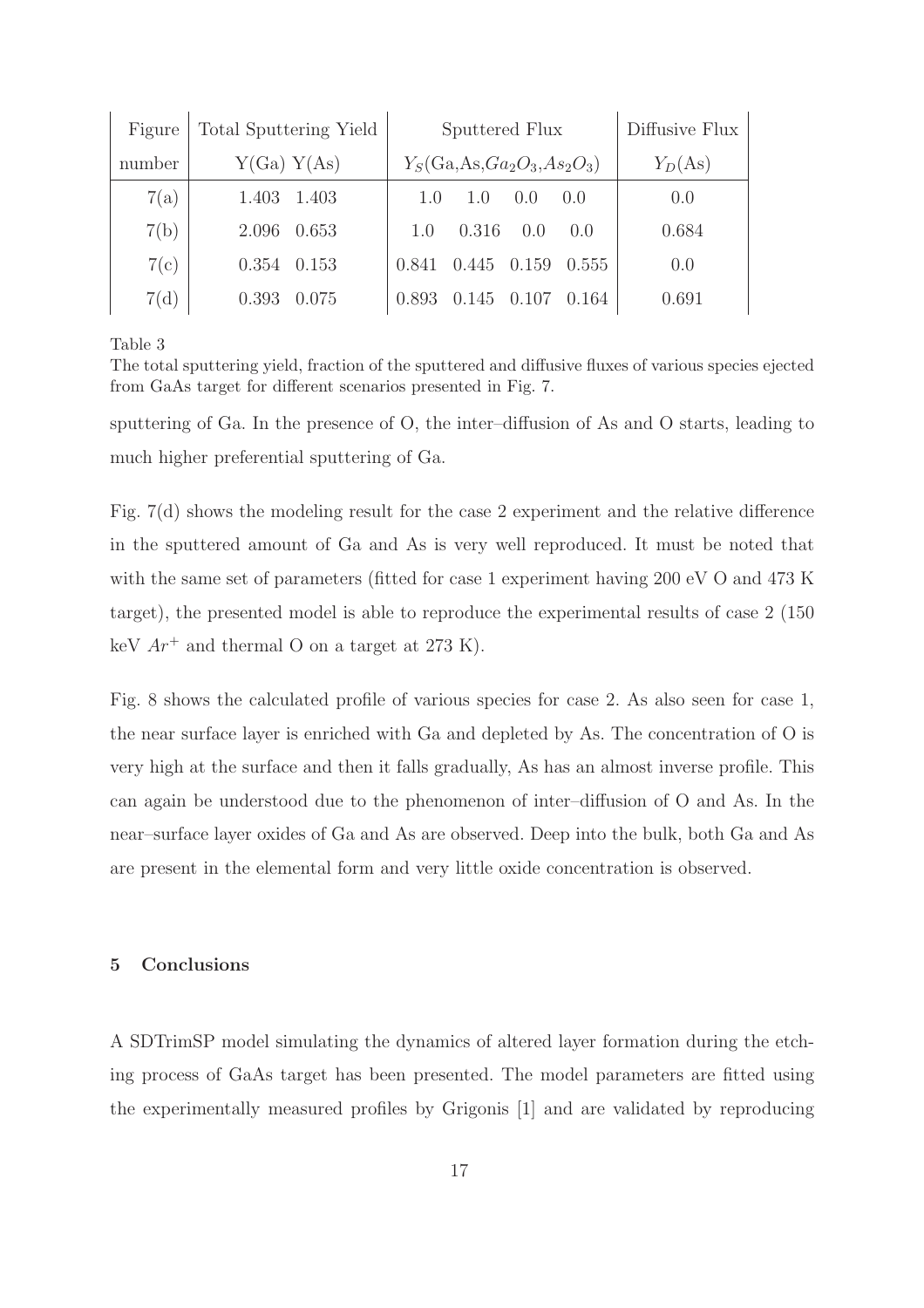

Fig. 8. Calculated profile of atomic fraction of various species for 150 keV Ar on GaAs target with thermal oxygen after 500 s.

the presented results for RIBE of GaAs. Good agreement has been found between the experiments and the model predictions. The sputtering of GaAs by  $Ar^+$  both with and without the presence O is studied. The diffusion of As reduces its amount in the surface layers. This gives rise to Ga rich surface layer and the preferred sputtering of Ga. In the presence of O, the process of anti-diffusion of O dominates and starts leading to much higher preferential sputtering of Ga. An updated model to represent the overall temperature dependence is needed.

## 6 Acknowledgement

Part of the work was supported by the Deutsche Forschungsgemeinschaft (DFG) through Sonderforschungsbereich SFB/TRR24. One of us (AEJ) is grateful for a grant (Landesgraduiertenstipendium) provided through the University of Greifswald.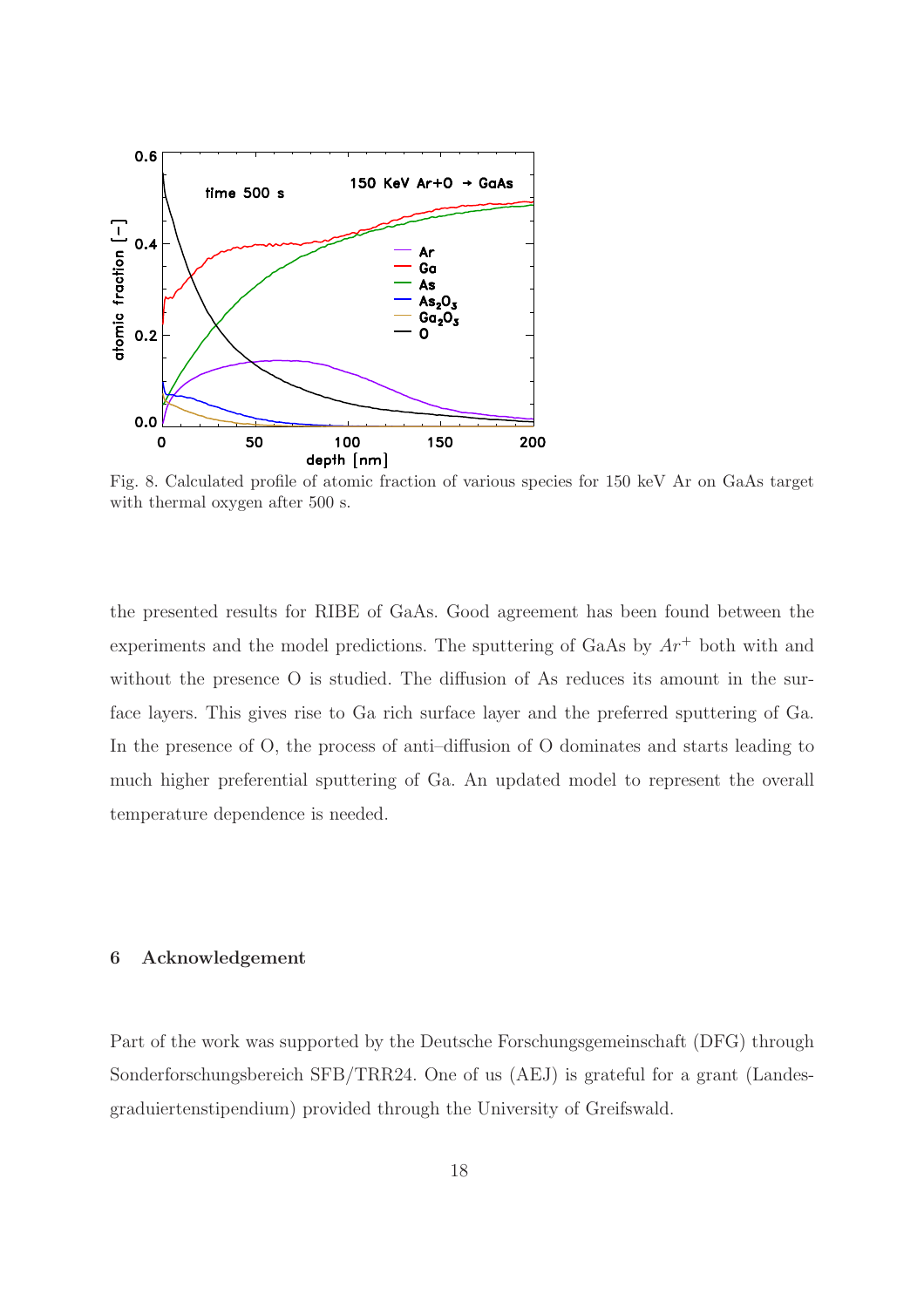## References

- [1] A. Galdikas A. Grigonis and M. Silinskas. Appl. Surf. Sci., 138-139:581-586, (1999).
- [2] W. Eckstein A. Mutzke, R. Schneider and R. Dohmen. SDTrimSP: Version 5.00. IPP, Report, (12/8), 2011.
- [3] A. Mutzke and W. Eckstein. Nucl. Instr. and Meth. B, 266:872–876, (2008).
- [4] W.Eckstein A. Mutzke, R. Schneider and R. Dohmen. SDTrimSP Version 5.00. IPP, Report, (12/8), 2011.
- [5] A. Galdikas A. Grigonis and L. Pranevicius. *Vacuum*, 51:211–215, (1998).
- [6] R. Hippler and Roger Krupinski. Nucl. Inst. and Meth. in Phys. Res. B, 269:3209–3211, (2011).
- [7] C.Pagura A.Tolstogouzov, S.Daolio and C.L. Greenwood. International Journal of Mass Sepctrometry, 214:327–337, (2002).
- [8] Hiden Analytical Ltd. 420 Europe Boulevard. Warrington WA5 7UN, England.
- [9] A. Taguchi and H. Kageshima. Phys. Rev. B, 60(8):5383–5391, (1999).
- [10] P. Heimann D. E. Eastman, T. C. Chiang and F. J. Himpsel. Phys. Rev. Lett., 45:656–659, (1980).
- [11] J. F. Wager. J. Appl. Phys., 69(5):3022–3031, (1991).
- [12] I. Le R. Strydom J. B. Malherbe, W. O. Barnard and C. W. Louw. Surf. and Interface Anal., 18:491–495, (1992).